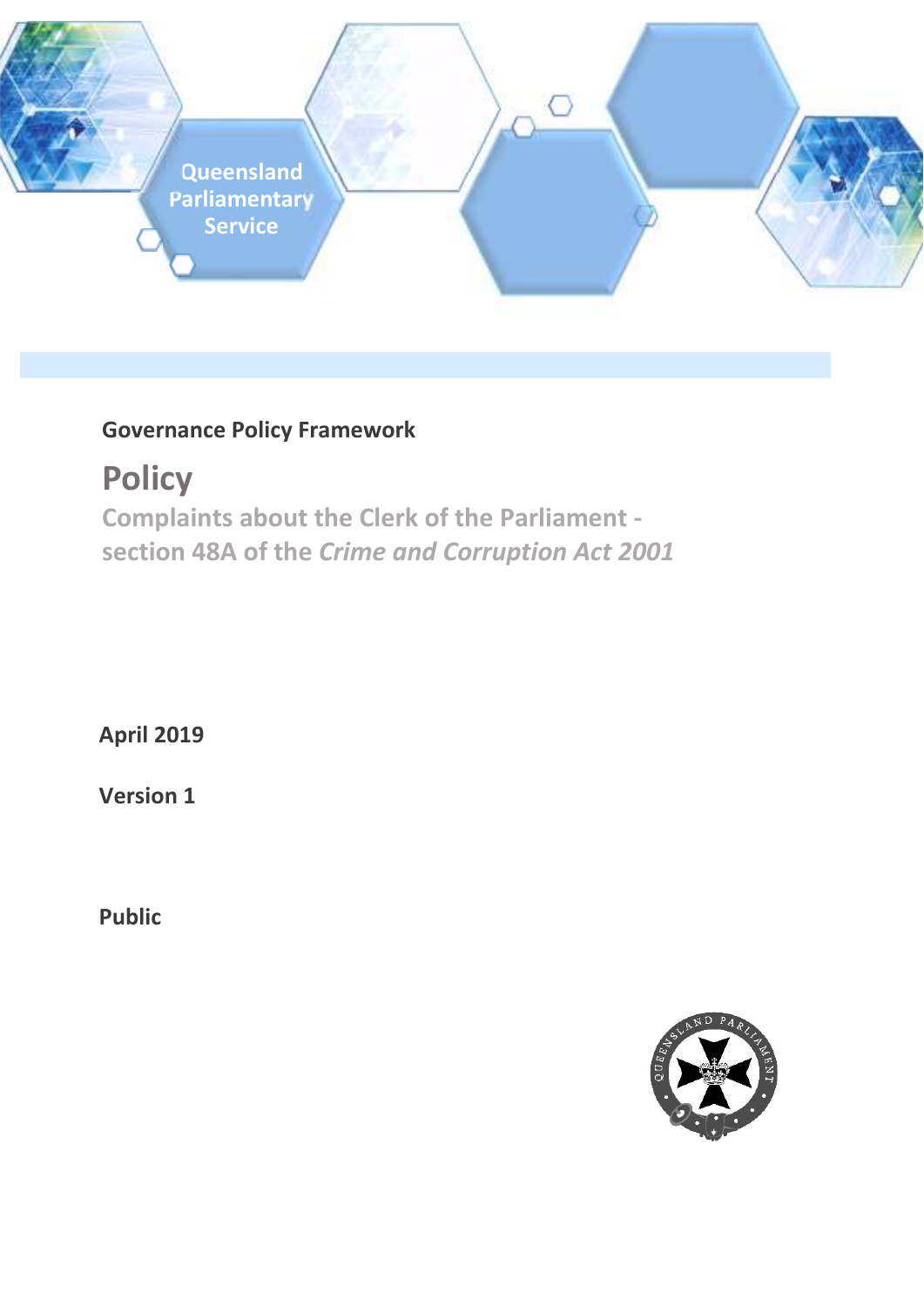## **Document details**

| <b>Security Classification</b>   | <b>PUBLIC</b>                                                                                                             |  |  |  |
|----------------------------------|---------------------------------------------------------------------------------------------------------------------------|--|--|--|
| document<br>Date<br>of<br>review | April 2019                                                                                                                |  |  |  |
| Author                           | Mr Peter Morris, Manager, Human Resource Services (telephone 07 3553<br>6444 or email peter.morris@parliament.qld.gov.au) |  |  |  |
| <b>Document Status</b>           | Consultation<br>Working draft<br>Final version                                                                            |  |  |  |

### **Document Version and Change Log**

| Version | Date              | Prepared / Modified by | Changes | Approved by |
|---------|-------------------|------------------------|---------|-------------|
| 0.1     | January 2019      | Peter Morris           | Draft   | Clerk       |
|         | <b>April 2019</b> | Peter Morris           | Final   | Clerk       |

## **Contact for enquiries and proposed changes**

**All enquiries regarding this document should be directed in the first instance to: Mr Peter Morris, Manager, Human Resource Services (telephone 07 3553 6444 or email peter.morris@parliament.qld.gov.au)** 

### **Copyright**

*Complaints about the Clerk of the Parliament section 48A of the Crime and Corruption Act 2001* **Copyright the Parliament of Queensland 2019** 



This work is licensed under a *Creative Commons Attribution-NonCommercial-NoDerivs 3.0 Australia License.* The details of the relevant license conditions are available on the Creative Commons website. Text from this publication should be attributed as Parliament of Queensland.

### **Information Security**

**The document has been classified using the Queensland Parliamentary Service Information Security Classification (PSISC) as PUBLIC and will be managed according to the requirements of the PSISC.** 

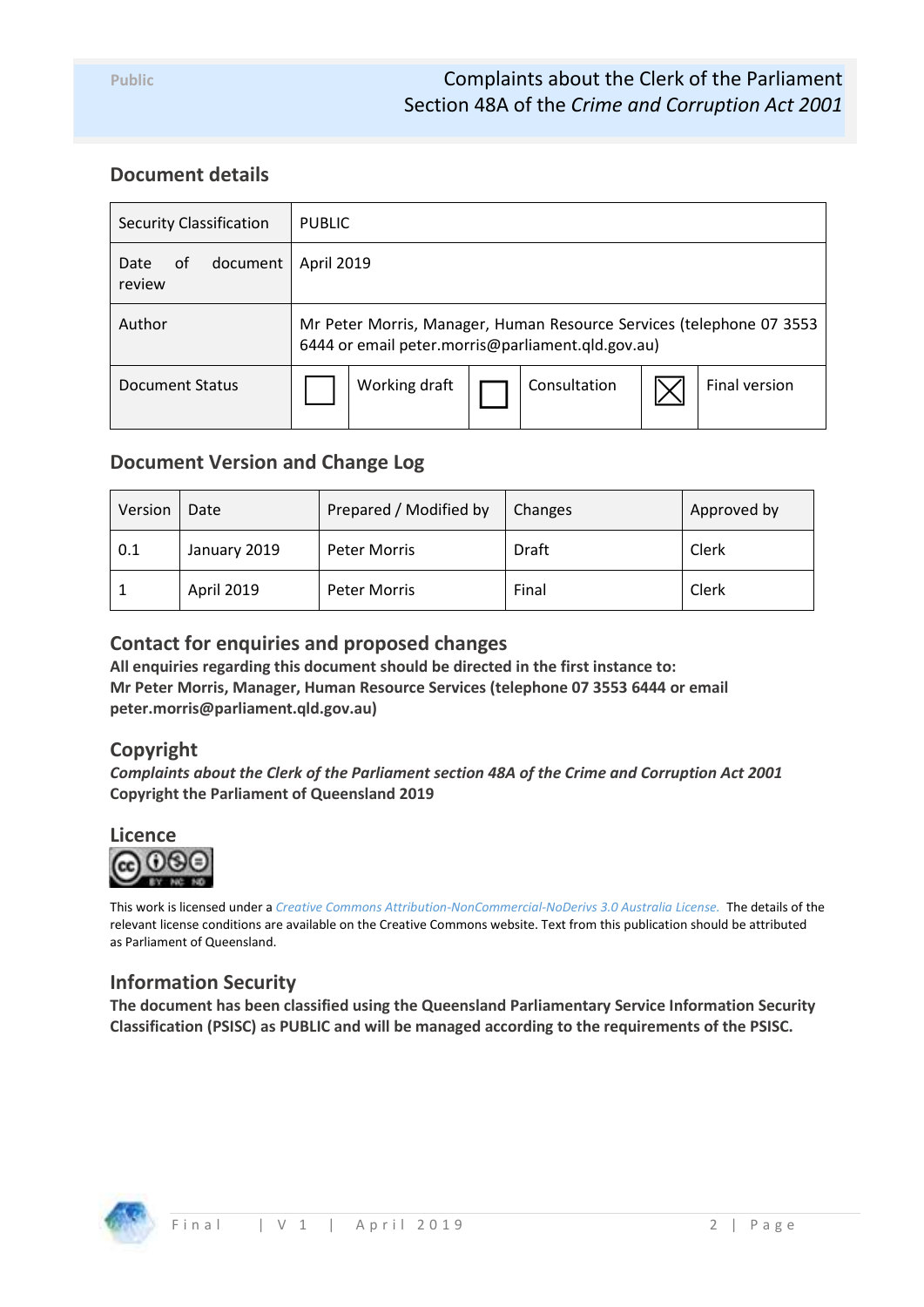# Purpose and Authority

Under section 48A of the *Crime and Corruption Act 2001* (CC Act), a public official must have a policy about how their unit of public administration will deal with a complaint that involves, or may involve, corrupt conduct by the public official, so that transparency and integrity are maintained.

Having regard to s48A(2) and (3) of the CC Act, this policy nominates the Manager, Human Resource Services as the nominated person to notify<sup>1</sup> the Crime and Corruption Commission (CCC) of the complaint and to deal with the complaint under the CC Act.<sup>2</sup>

Once the Queensland Parliamentary Service nominates a person, the CC Act applies as if a reference about notifying or dealing with the complaint to the Clerk of the Parliament is a reference to the nominated person.<sup>3</sup>

# Applicability

This policy applies:

- If there are grounds to suspect that a complaint may involve corrupt conduct by the Clerk of the Parliament of the Queensland Parliamentary Service.
- To all persons who hold an appointment in, or are officers or employees of, the Queensland Parliamentary Service.

For the purpose of this policy a complaint includes information or matter.<sup>4</sup>

## Policy Statement

The Clerk of the Parliament is the public official of the Queensland Parliamentary Service.<sup>5</sup>

This policy sets out how the Queensland Parliamentary Service will deal with a complaint (also information or matter)<sup>6</sup> that involves or may involve corrupt conduct by the Clerk of the Parliament as defined in the *Crime and Corruption Act 2001* (CC Act).

## Policy Benefits

The policy is designed to assist the Queensland Parliamentary Service to:

- 1. Comply with s48A of the *Crime and Corruption Act 2001*.
- 2. Promote public confidence in the way suspected corrupt conduct of the Clerk of the Parliament for the Queensland Parliamentary Service is dealt with (s34(c) CC Act).

-

<sup>1</sup> Under ss37 or 38 of the CC Act.

<sup>2</sup> Under Chapter 2, Part 3, Division 4, Subdivisions 1 & 2 of the CC Act.

<sup>3</sup> See s48A(3) CC Act.

<sup>4</sup> See s48(4) of the CC Act.

<sup>5</sup> For the role of the Clerk see Part 3 of *the Parliamentary Service Act 1988* (PSA).

<sup>6</sup> See s48A of the CC Act and definitions.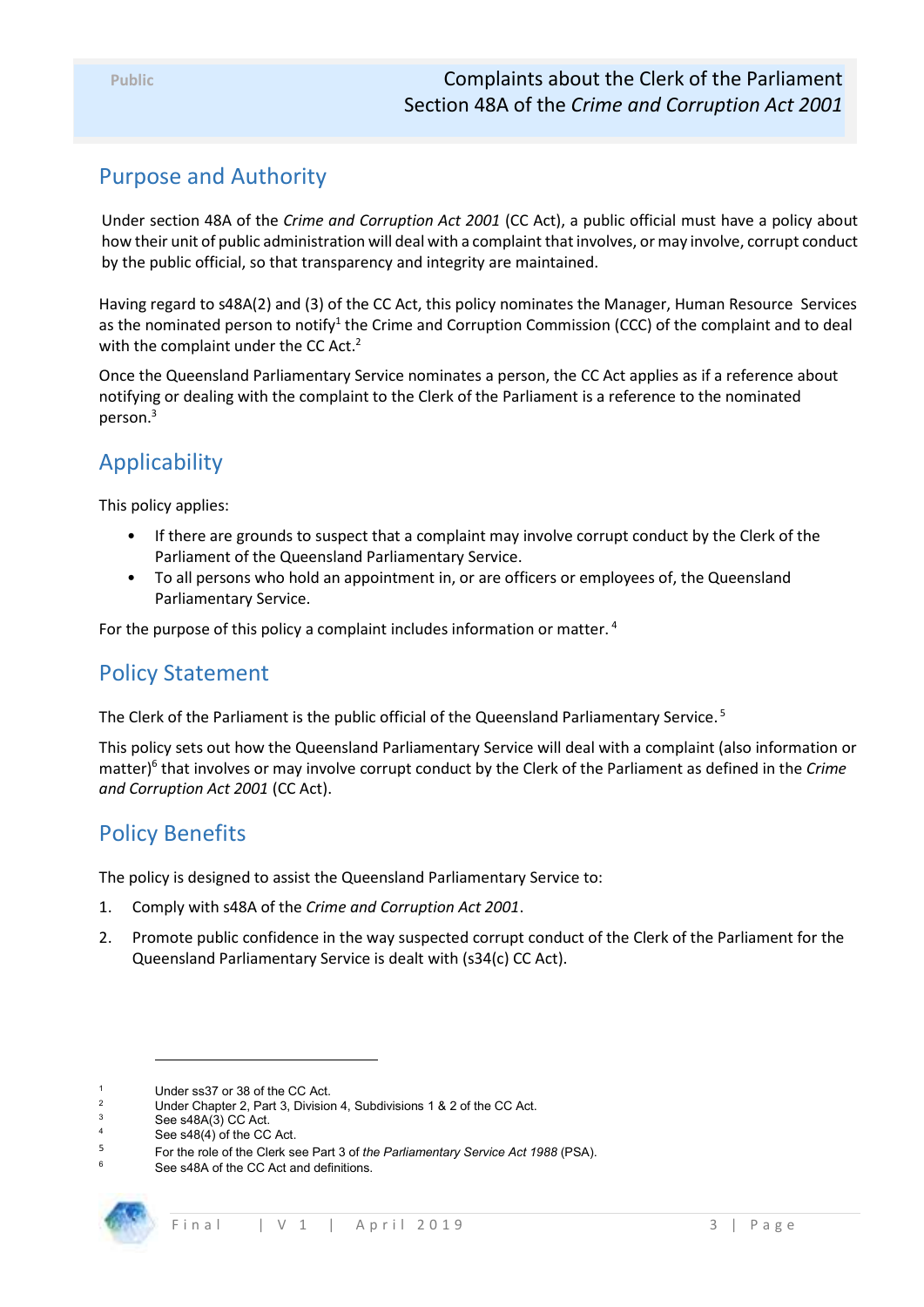3. Promote accountability, integrity and transparency in the way the Queensland Parliamentary Service deals with a complaint that is suspected to involve, or may involve, corrupt conduct of the Clerk of the Parliament.

# Policy requirements

#### Policy requirement 1: Resourcing

If pursuant to ss40 or 46, the Manager, HR Services (HRS) has responsibility to deal with the complaint.<sup>7</sup>

- (i) The Queensland Parliamentary Service will ensure that sufficient resources are available to the Manager, HR Services to enable them to deal with the complaint appropriately.<sup>8</sup>
- (ii) The Manager, HRS is to ensure that consultations, if any, for the purpose of securing resources sufficient to deal with the complaint appropriately are confidential and are not disclosed, other than to the CCC, without authorisation under a law of the Commonwealth or the State.
- (iii) The Manager, HR Services must, at all times, use their best endeavours to act independently, impartially and fairly having regard to the:
	- purposes of the CC Act.<sup>9</sup>
	- the importance of promoting public confidence in the way suspected corrupt conduct in the Queensland Parliamentary Service is dealt with,<sup>10</sup> and
	- the Queensland Parliamentary Service's statutory, policy and procedural framework.

If the Manager, HRS has responsibility to deal with the complaint, they:

- are delegated the same authority, functions and powers as the Clerk of the Parliament to direct and control staff of the Queensland Parliamentary Service as if they were the Clerk of the Parliament of the Queensland Parliamentary Service for the purpose of dealing with the complaint only; and
- are delegated the same authority, functions and powers as the Clerk of the Parliament to enter into contracts on behalf of the Queensland Parliamentary Service for the purpose of dealing with the complaint only.

#### Policy requirement 2: Liaising and consulting with the CCC

The Clerk of the Parliament is to keep the CCC and the Manager, HRS informed of:

- the contact details for the public official and the nominated person; and
- any proposed changes to this policy.

The Clerk of the Parliament will also consult with the CCC when preparing any policy about how the Queensland Parliamentary Service will deal with a complaint that involves or may involve corrupt conduct of the Clerk of the Parliament. $11$ 

l

Section 48A of the CC Act.



<sup>7</sup> Under ss41 and 42 and/or ss43 and 44 of the CC Act.

<sup>8</sup> See the CCC's corruption purposes and function set out in ss4(1)(b), 33, 34, 35 and the Queensland Parliamentary Service's relevant statutory, policy and procedural framework which help inform decision making about the appropriate way to deal with the complaint.

 $\overline{9}$ See ss57 and the CCC's corruption purposes and function set out in ss4(1)(b), 33, 34, 35 of the CC Act.

<sup>&</sup>lt;sup>10</sup> See s34(c) CC Act.<br><sup>11</sup> Section 48A of the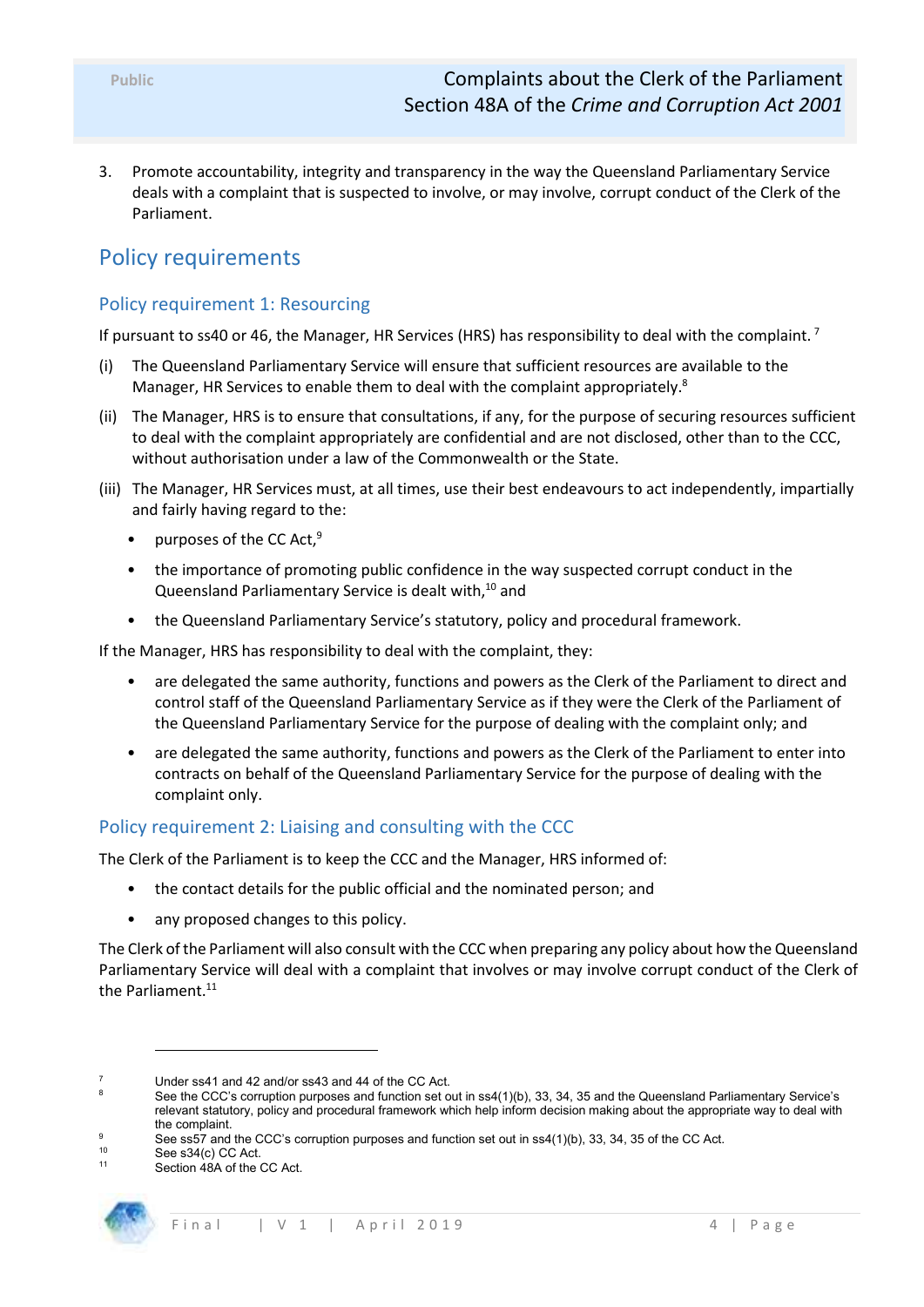#### Policy requirement 3: Liaising with the Speaker on complaint matters

The Speaker of the Legislative Assembly is the Clerk of the Parliament's employer.<sup>12</sup>

Subject to the nature of the complaint and the CCC's monitoring role, the Manager, HRS is to keep the Speaker of the Legislative Assembly, as the Clerk's employer, informed of the complaint, investigation process and the outcome.

## *Implementation Advice*

#### *Complaint involving a reasonable suspicion of corrupt conduct*

If a complaint may involve an allegation of corrupt conduct by the Clerk of the Parliament of the Queensland Parliamentary Service, the complaint may be reported to:

- (a) the Manager, HRS; or
- (b) a person to whom there is an obligation to report under an  $Act^{13}$  (this does not include an obligation imposed by ss37, 38 and 39(1) of the CC Act).

If there is uncertainty about whether or not a complaint should be reported, it is best to report it to the nominated person.

If the Clerk of the Parliament reasonably suspects that a complaint may involve corrupt conduct on their part, the Clerk of the Parliament must:

- (a) report the complaint to the Manager, HRS as soon as practicable and may also notify the CCC; and
- (b) take no further action to deal with the complaint unless requested to do so by the nominated person in consultation with the Speaker of the Legislative Assembly.

If the nominated person (Manager, HRS) reasonably suspects the complaint may involve corrupt conduct by the Clerk of the Parliament, they are to:

- (a) notify the CCC of the complaint; $^{14}$  and
- (b) deal with the complaint, subject to the CCC's monitoring role, when
	- directions are issued under s40 apply to the complaint, if any; or
	- pursuant to s46, the CCC refers the complaint to the Manager, HR Services to deal with the complaint.<sup>15</sup>

If directions issued under s40 apply to the complaint:

- (a) the nominated person (Manager, HRS) is to deal with the complaint, and
- (b) the Clerk of the Parliament is to take no further action to deal with the complaint unless requested to do so by the nominated person in consultation with the Speaker of the Legislative Assembly.

-

Under ss41 and 42 and/or ss43 and 44 of the CC Act.



 $12$  Section 49(2) PSA

See s39(2) of the CC Act.

<sup>&</sup>lt;sup>14</sup> Under ss37 or 38, subject to s40 of the CC Act.<br><sup>15</sup> Under se44 and 42 and/or se42 and 44 of the C